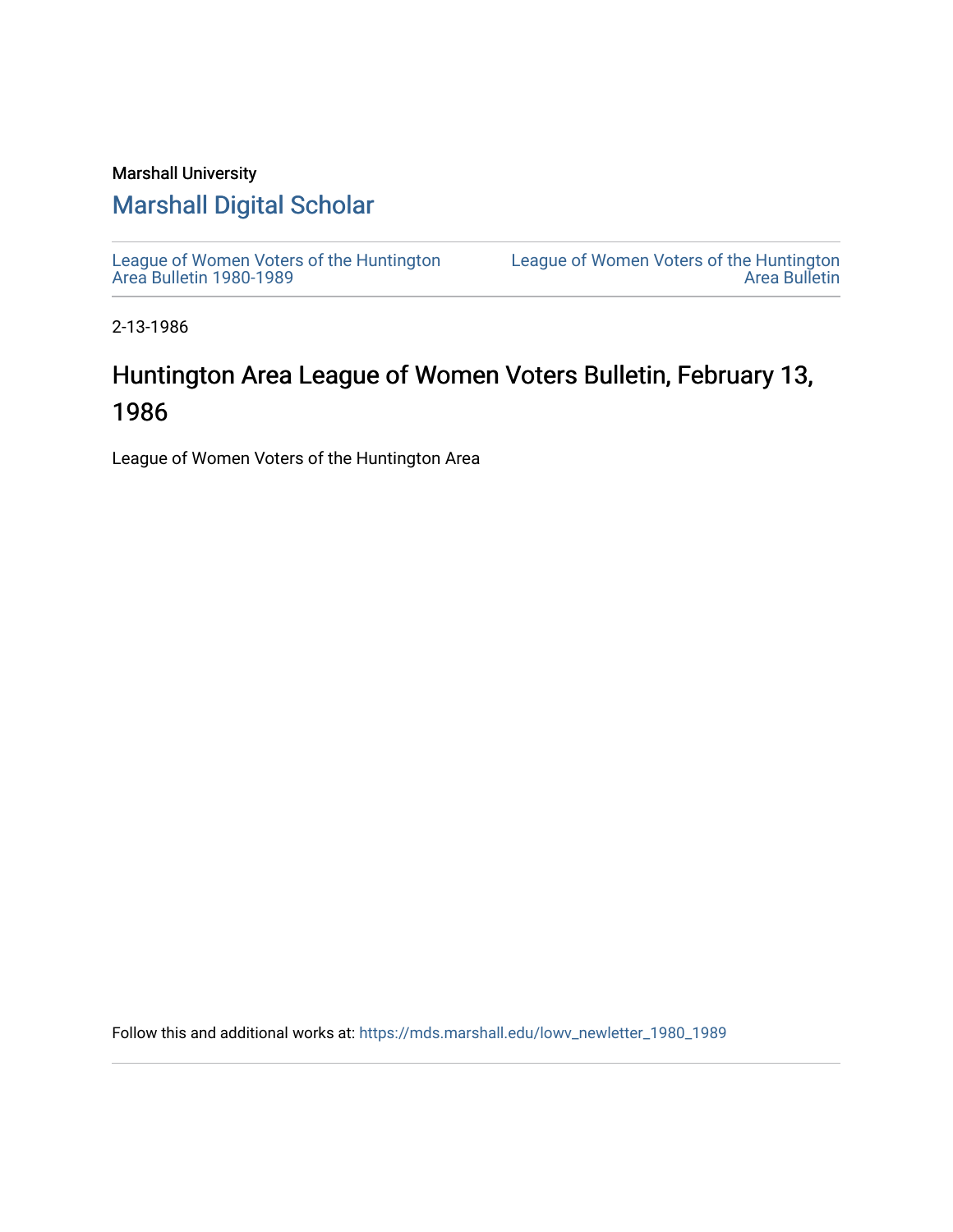

## **Huntington Area League of Women Voters**

**BULLETIN February 13, 1985**

#### **\* \* \* \* \* \*CALENDAR \* \* \* \* \***

| FEBRUARY             |                                                                                                                                                                                                                         |  |  |
|----------------------|-------------------------------------------------------------------------------------------------------------------------------------------------------------------------------------------------------------------------|--|--|
| Tuesday, 18 9:30am   | Program/Concurrence Meeting: "Overcoming Obstacles<br>to Jury Service". Beverly Hills Presbyterian Church<br>Corner Green Oak & Norway. Babysitting available.                                                          |  |  |
| Thursday, 20 7:00pm  | Program/Concurrence Meeting: "Overcoming Obstacles<br>to Jury Sérvice". Cabell Co. Public Library - Downtown.<br>(identical to Tues. morning program)                                                                   |  |  |
| <b>MARCH</b>         |                                                                                                                                                                                                                         |  |  |
| Monday, 3 7:30pm     | Board Meeting, home of Chloe Dunfee, 818 13th Ave.                                                                                                                                                                      |  |  |
| Saturday, 15 10:00am | ANNUAL MEETING, Huntington LWV, followed by Luncheon.<br>Speaker: Dr. Robert Frum, Superintendent of Schools,<br>Cabell Co. Steak 'N' Kettle restaurant, 1526<br>Madison Ave. \$6.50 per person (see below for reserva- |  |  |

**tion information).**

*ic-kicicicicicicic'k-kicicicic'kic-kic'kicic'kicicicicicic'kicicicic'kicicicic'k'kicic'k i c i c 'k ' k 'k*

## **ANNUAL MEETING TIME!**

**The Huntington League of Women Voters' Annual Meeting w ill be held Saturday, March 15, beginning at lO:QOam at the Steak 'N' Kettle restaurant, 1526 Madison Ave, Our** luncheon speaker will be Cabell County's Superintendent of Schools, Dr. Robert Frum.

The annual business meeting will begin at 10:00am. Members will adopt a program **including the governmental areas we will support or study, elect 1986-88 officers,** and adopt the 1986-87 budget. Members will receive another mailing concerning the Annual Meeting. It will provide information on the budget, proposed program, and nominations.

**Lunch will be a buffet consisting of. soup, salad bar, several choices of meat and vegetables, dessert and beverage.. The price is \$6.50.**

**Please make reservations with Doris Gladney, 525-6620 or Chloe Dunfee, 525-5339 ^ by March 8. Guests are welcome. ALL members are urged to attend. And remember, Annual dues are due at this meeting: \$25 individual, \$37.50 household (2 members). |** « •

**Helen Gibbins, President 6128 Gideon Rd. Huntington, WV 25705 736-3287**



**Linda P. Rowe, Editor 1007 Chesapeake Ct. Huntington, WV 25701 523-4475**



**Lila Thompson, Treasurer 2738 Washington Blvd. Huntington, WV 25705 522-3792**

**j**

 $\mathcal{C}^{\mathcal{A}}$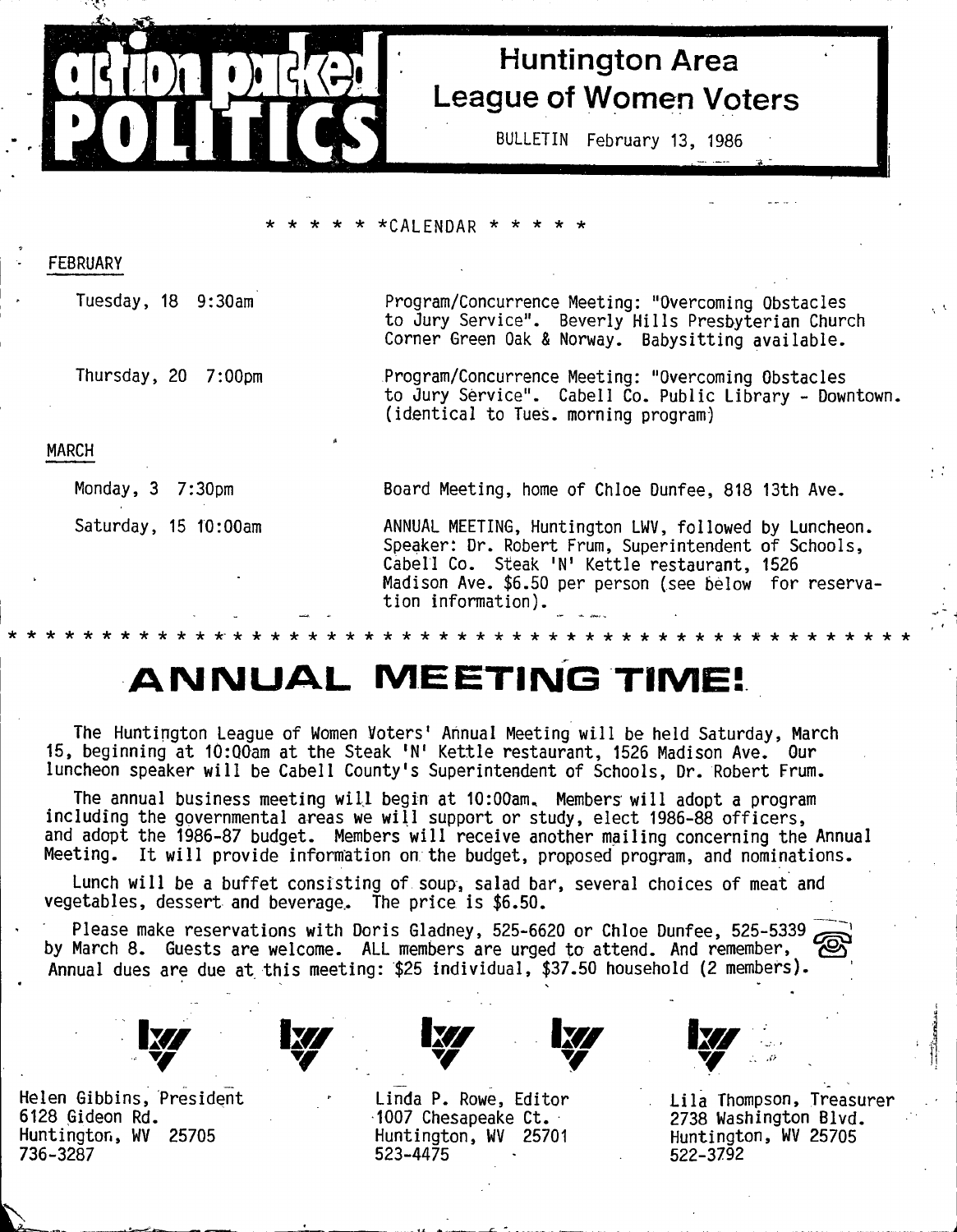## **Overcoming Obstacles to**

-- 2 --

**Jury Service**

The first half of the West Virginia League of Women Voters' study of jury selection was completed last year. The second half of the study deals with obstacles already**selected jurors face, which could preven them from serving: problems such as health, age, transportation, job, etc. These potential jurors frequently call the judge and cite these obstacles as reasons not to serve. Sometimes the judge excuses them; sometimes '' not. The League's goal is finding a means of overcoming these obstacles in order to achieve the U.S. Supreme Court's goal of a truly democratic jury that represents "a fa ir cross-section of the community" and allows "all citizens an opportunity to participate ' in the judicial process."**

**For more information about our concurrence statement, please read the complete article in your October, 1985, WV VOTER. {Helen Gibbins, 736-3287, has a few extra copies.)**

**Following is the concurrence statement which League members will be asked to agree or disagree with:**



**The WV League of Women Voters believes that most obstacles to jury service could be eliminatied by a severely shortened term of jury service, such as the one trial/one day system that causes the prospective juror less inconvenience and economic hardship. Such a court system should be efficient** and might inititally include:

- **(1) computer selection of names from several source lists,**
- **(2) a combination qualification and surimiohing process,**
- **(3) use of first-class mail for summons,**
- **(4) a monitoring system in order to predict demand for jurors,**
- **(5) use of a telephone call-in system,**
- **(6) the possibility of overall lower per diem pay on the** first few days of jury service, and...
- **(7) a county-by-county gradual phase-in of the new court system.**

**Usually, when Leagues study issues in order to arrive at a position for action, the use the consensus process. League members study, discuss, and then answer questions related to the issue. These answers are sent to the local, state, or national board where they become the position for action.**

**The concurrence process starts with a pre-determined position. League members** will still hear the facts and discuss the issue before they choose to agree or dis**agree with the position.**

**We do encourage League members and other interested persons to take part in our study/discussion meetings. Where else can you focus your discussion on one. governmental issue presented factually, and with the intent of subsequent action? ^**

The concurrence on Jury Selection will be considered at meetings planned for February 18 and 20. Presentations will be made by Kirstin and Charles Bagley, Chairs **of our Jury Selection committee and by Helen Gibbins, president. Following the Jury Selection discussion there will be an update on the West Virginia Legislature's 1986 Session. -The two meetings are identical in content and open to the public.**

**— Helen Gibbins, Pres. 736-3287**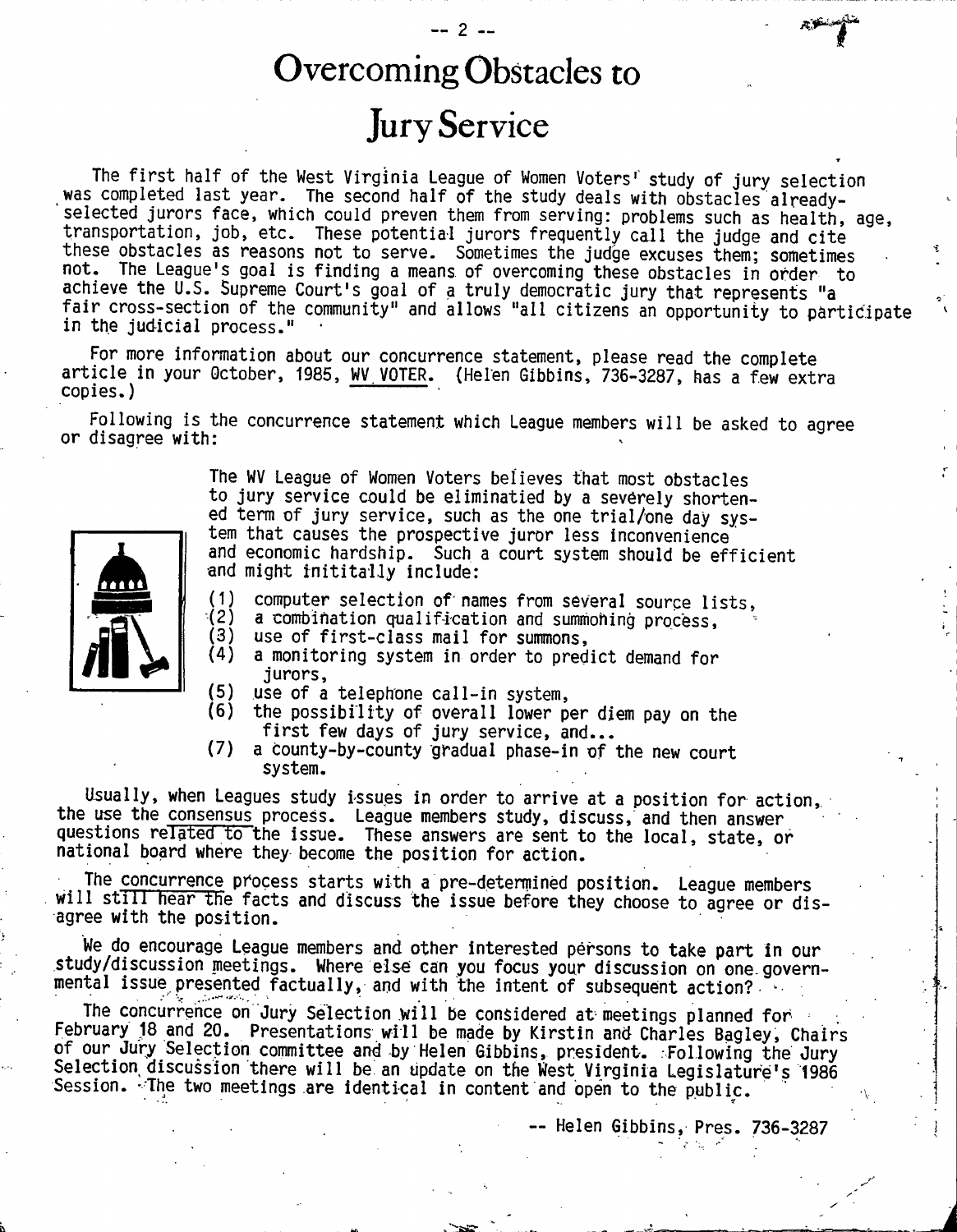# **THE LEADUR**

**Here are some recent activities and accomplishments of the Huntington Area League of Women Voters:**

**\* Spoke on environmental concerns to a Marshall University public health nursing class.**

**— 3 —**

- **\* Lobbied and wrote to our legilators on upcoming issues in the 1986 Legislative Session (see the state VOTER concerning the issues).**
- **\* Contacted Congressman Rahall concerning the proposed legislation on federal taxes.**
- **\* Attended the presentation of the Greater Huntington Park District's Recreation Plan.**
- **\* Met with Michael Thompson, social studies.supervisor for Cabell County schools, to plan for the promotion of voting among 18-year-old voters.**
- **\* Spoke to Southeast Lions Club on WV Legislature.**
- **\* Presented information on the State Property tax reappraisal program on WGNT-radio, WOWK-TV - Action Newsmakers program and Guest Editorial.**
- **\* Appeared on television to discuss the. Jury Selection Process in WV.**

#### **GETTING THE LEAGUE JOB DONE**

Several committees have started to work **and can always add new members. If ydu''d like to get involved, contact the designated leaders:**

**Hazardous Wastes/materials: Bette Bishop, 736-1012.**

**Recreation Flyer: Helen Gibbins, 736-3287.,**

**Voters Service: Frances Huddleston, 736- 4452.**

**Social Policy, Local Taxes, Annexation: Helen Gibbins, 736-3287.**

**Duplicating the local Bulletin (we need 300 copies of a 4 to 6 page newsletter each month, we supply paper and cameraready copy) - do you have access to a copy machine?: Linda Rowe, 523-4475.**

**Our Board likes to meet in non-boardmembers' homes so that more League members iwill be up-to-date on League and governmental activities. Only beverages are served. Usual** Board mtg. date is the first Monday of each **month. If you would like to host a Board meeting, contact Doris Gladney, 525-6620.**

**Board Resignations: Barbara Cienfuegos, due to heavy career work load; Susan •Hubbard, because she is' running for Office.**

. Hot<sub>4</sub>off the Press! .The Nuclear Waste **Primer, published by LWVUS. Cost is '\$3.00 to League members, \$5.95 to others. If you wish to order this, contact Dorothy Fisher.**

Report from the Hill. Members can **brder this useful newsletter on National political action for only \$6.00/year from the LWVUS. The Huntington League will gladly pay for the subscription of any member who feels s/he can use this information. Contact Dorothy Fisher or Helen Gibbins.**

**1**

**National Program: In the latest issue • of the National VOTER the proposed program :for 1986-88 was described. If you wish , to make a comment concerning any of the ' proposals, please notify Helen Gibbins, 736-3287 or any other board member. j** (Messages can be left with Linda Rowe, **523-4475). The Board w ill make a decisior on the proposals at the M^rch 3 Board** meeting.

#### **A PLACE FOR YOU**

**' Whatever level of involvement •is possible, lhere% ait important , place for you in the League of •**•• **Women Voters: a bigger place in the political process.**